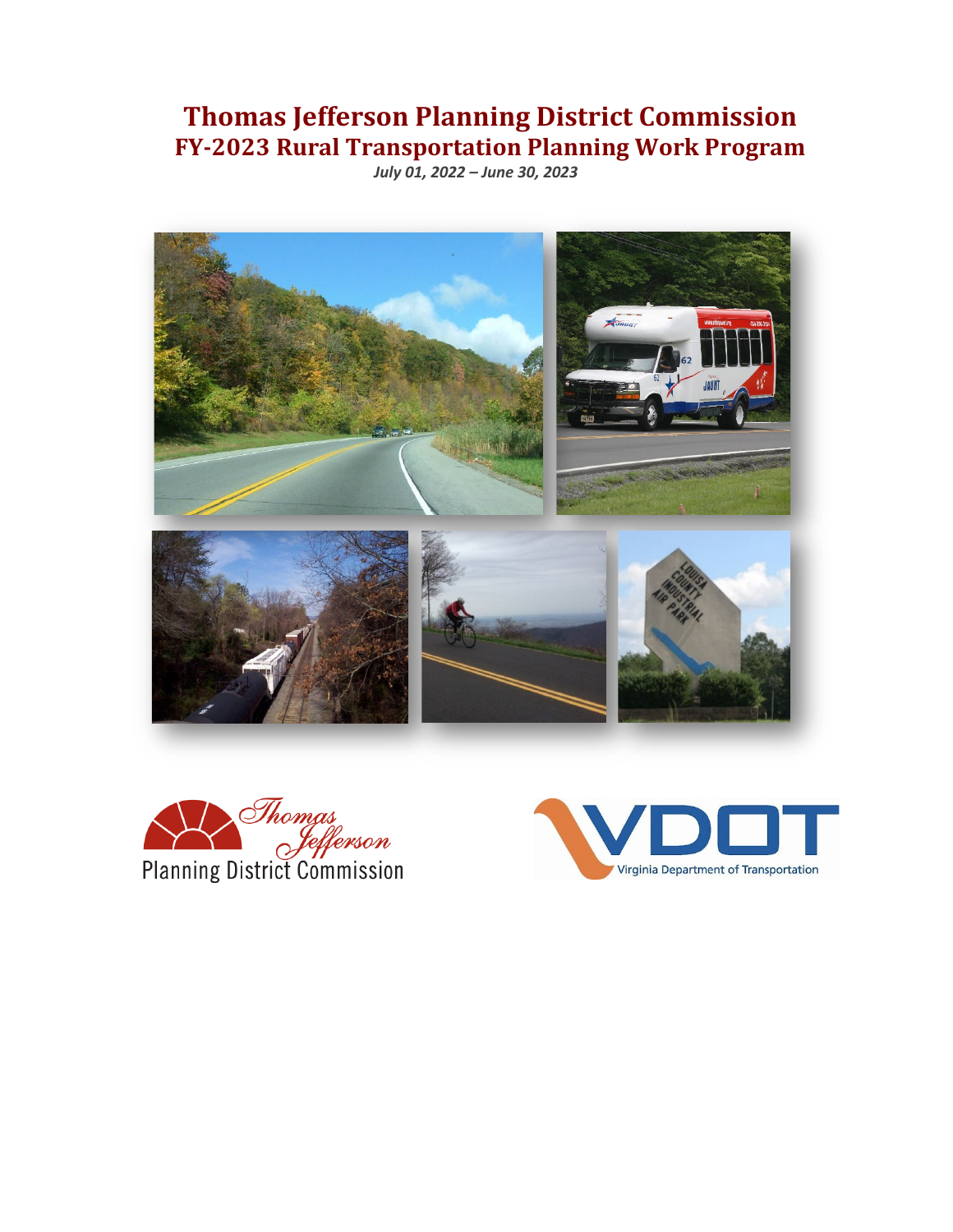### **Preface**

Prepared on behalf of the Thomas Jefferson Planning District Commission, through a cooperative process involving Region 10's counties (Albemarle, Fluvanna, Greene, Louisa and Nelson), Jaunt, RideShare and the Virginia Department of Transportation.

This scope of work is required to include specific activities as requested by VDOT and/or the Federal Highway Administration. The scope of work also includes activities or studies addressing other transportation planning related issues that are of specific interest to the region. The criteria for the determination of eligibility of studies for inclusion as part of this work program are based upon 23 U.S.C. 307 (c), State Planning and Research.

The Rural Transportation Advisory Committee (RTAC) reviewed this work program at their March 15, 2022 meeting. The Commission reviewed the draft of the Rural Transportation Advisory Committee Work Program at their March 3, 2022, meeting and approved the work program at their April 7, 2022 meeting.

The preparation of this program was financially aided through administrative funds from the FY22 Rural Transportation Planning Work Program.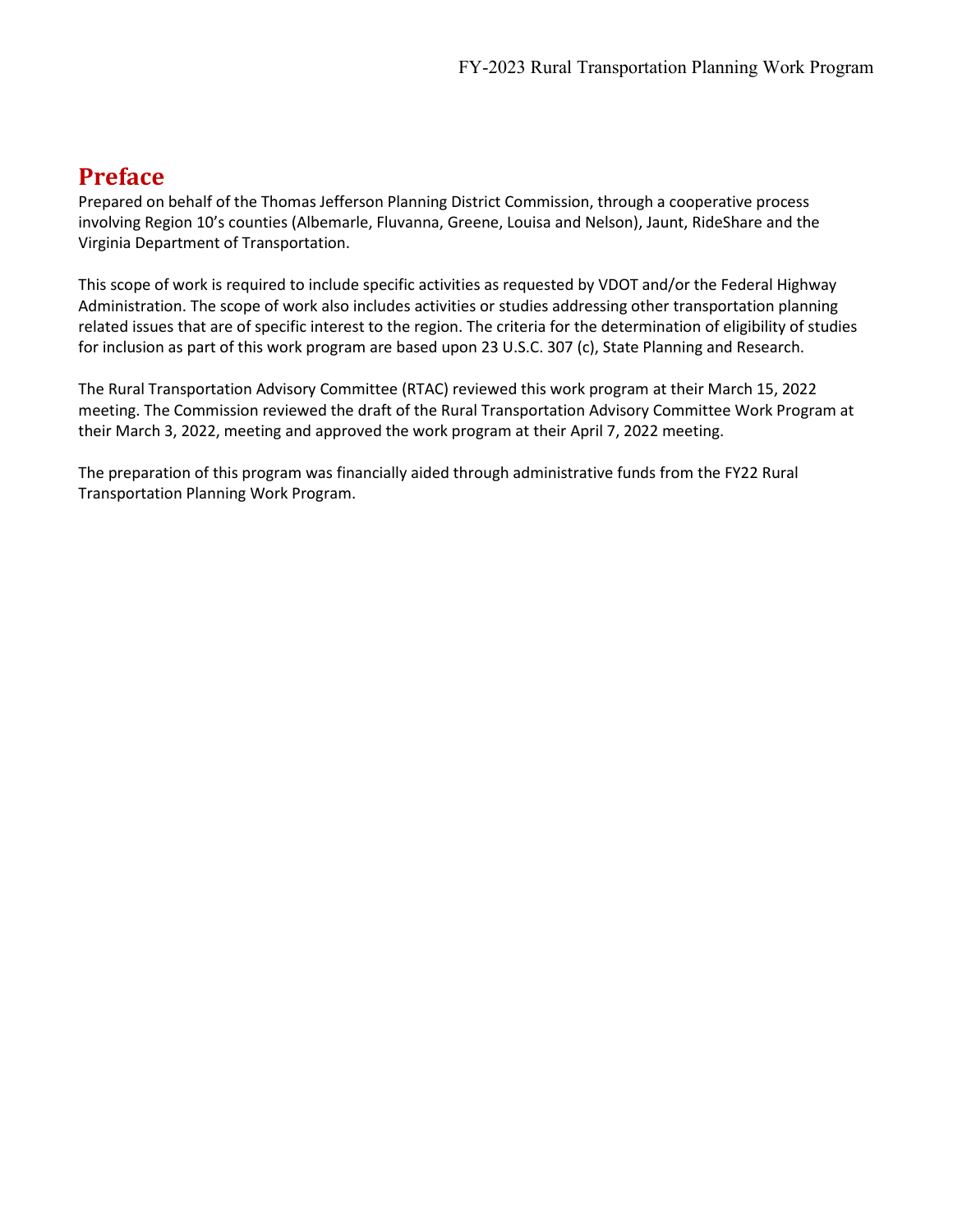# **Table of Contents**

| Task 2.4 - Regional Transit Partnership, Travel Demand Management, and Bicycle and Pedestrian Activities - |  |
|------------------------------------------------------------------------------------------------------------|--|
|                                                                                                            |  |
|                                                                                                            |  |
|                                                                                                            |  |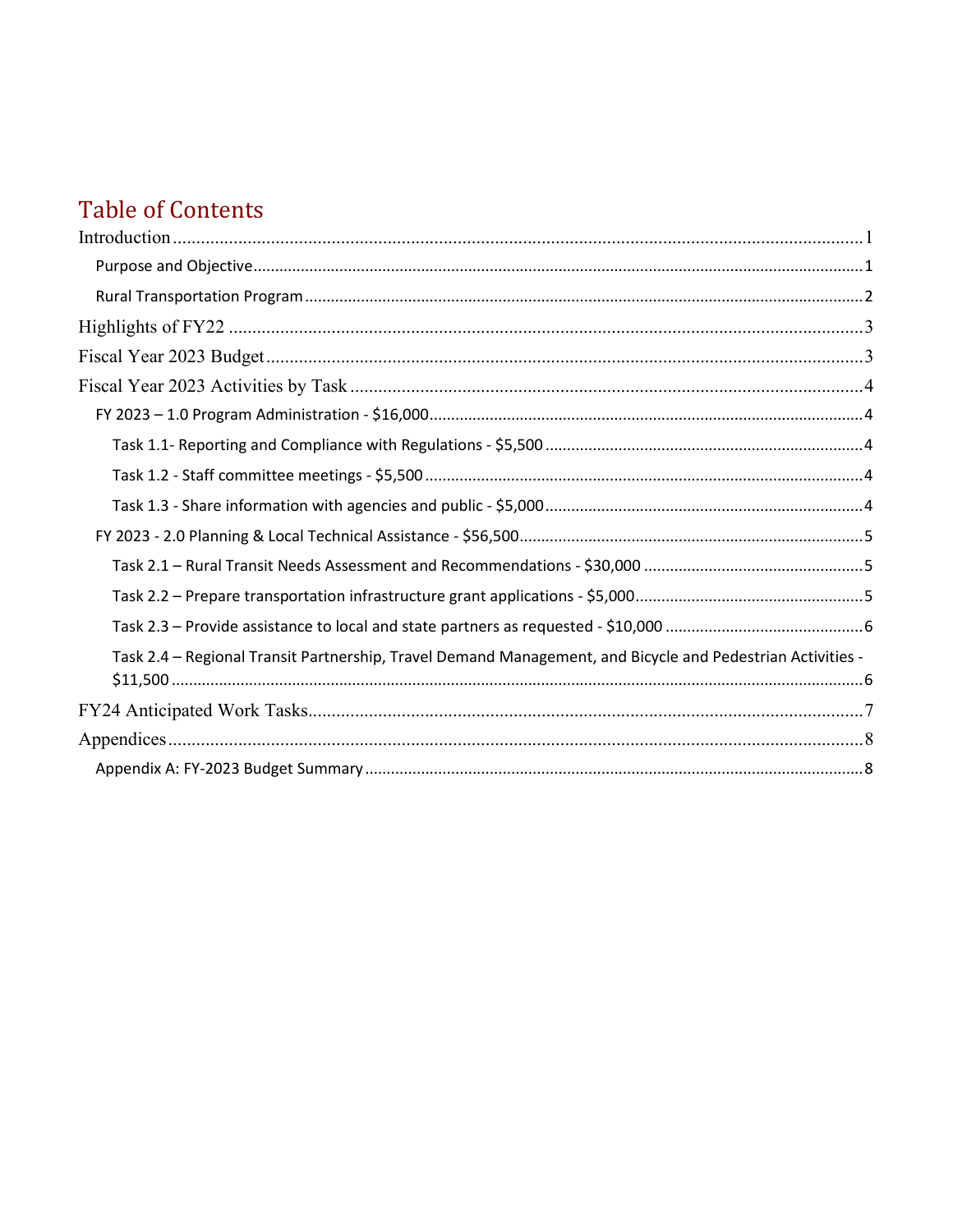### <span id="page-3-0"></span>**Introduction**

### <span id="page-3-1"></span>Purpose and Objective

The Virginia Department of Transportation (VDOT) allocates part of the State Planning and Research (SPR) funding to provide annual transportation planning assistance for non-urbanized areas within the Commonwealth. The Rural Transportation Planning (RTP) Program was created to aid the State in fulfilling the requirements of the State Planning Process to address the transportation needs of nonmetropolitan areas. Funds appropriated under 23 U.S.C. 307(c) (SPR funds) are used in cooperation with the Department of Transportation, Commonwealth of Virginia for transportation planning as required by Section 135, Title 23, U.S. Code. These Federal funds provide 80 percent funding and require a 20 percent local match.

In FY-2023 each planning district commission / regional commission that has rural areas will receive \$58,000 from VDOT's Rural Transportation Planning Assistance Program. The corresponding planning district commission / regional commission will provide a local match of \$14,500 to conduct rural transportation planning activities. This resource may be supplemented with additional planning funds. The arrangement of all such funds involves the development of a scope of work, approval and other coordination in the Transportation & Mobility Planning Division's (TMPD) administrative work programs.

The scope of work shall include specific activities as requested by VDOT and/or the Federal Highway Administration. The scope of work may also include activities or studies addressing other transportation planning related issues that may be of specific interest to the region. The criteria for the determination of eligibility of studies for inclusion as part of this work program are based upon 23 U.S.C. 307 (c), State Planning and Research.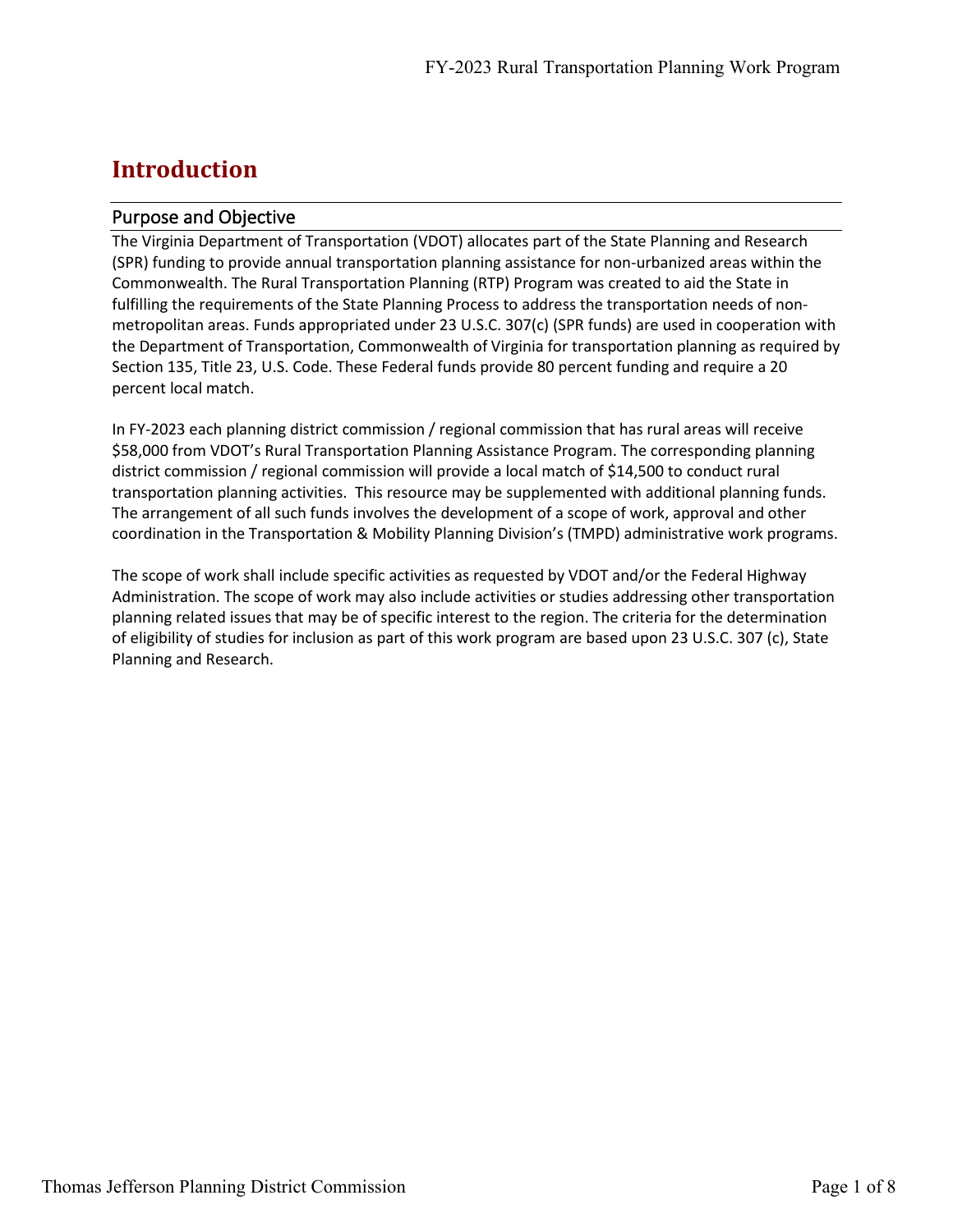### <span id="page-4-0"></span>Rural Transportation Program

The scope of work includes specific activities as requested by VDOT and/or the Federal Highway Administration. The scope of work also includes activities or studies addressing other transportation planning related issues that are of specific interest to the region. The criteria for the determination of eligibility of studies for inclusion as part of this work program are based upon 23 U.S.C. 307 (c), State Planning and Research. The map below shows the rural program areas in light green.

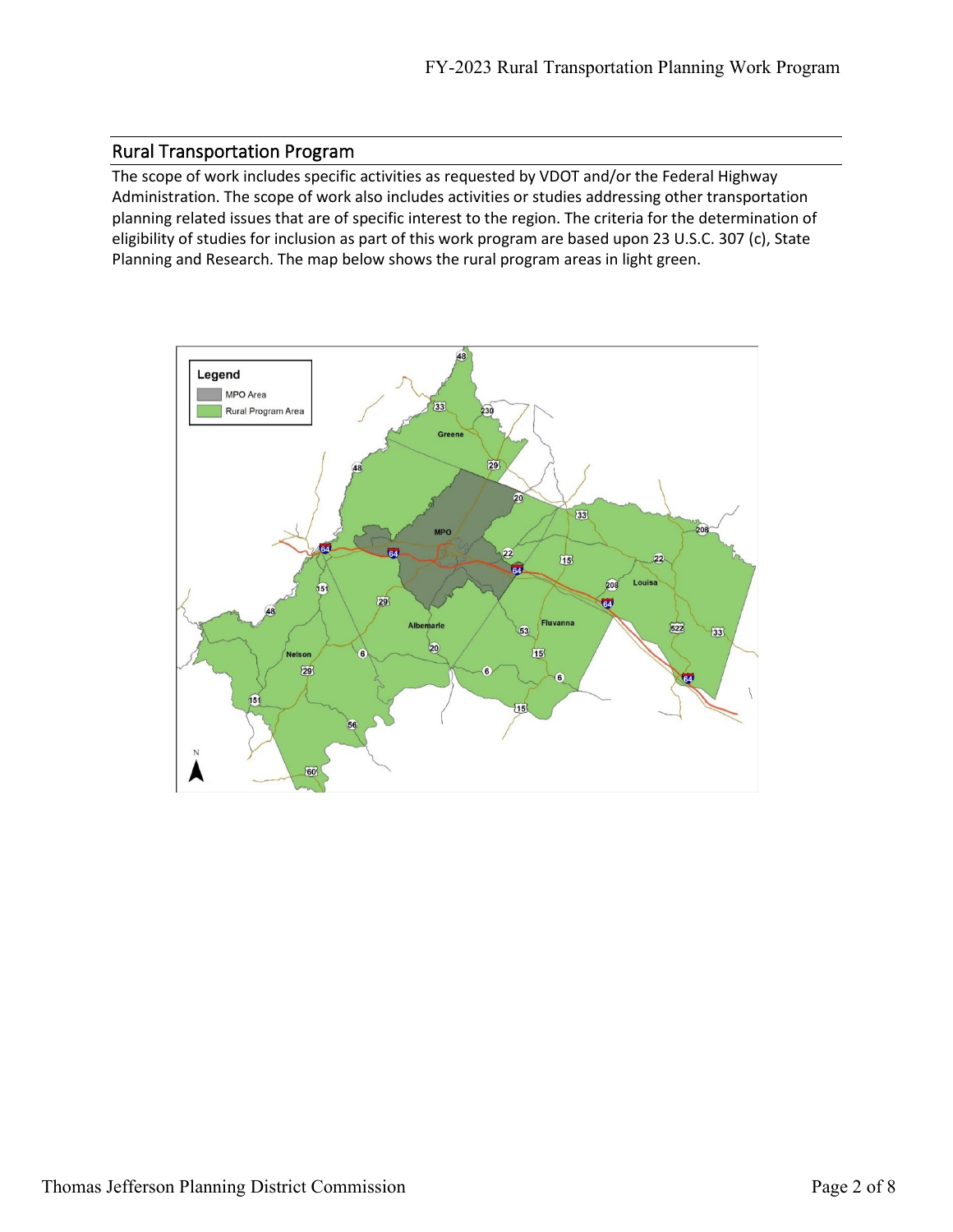## <span id="page-5-0"></span>**Highlights of FY22**

In FY22, the Rural Transportation Program focused on a variety of outcomes. The program dedicated significant time to the Route 29 North Corridor Study, which required substantially more resources from the VDOT district offices, Planning District, and localities. While TJPDC staff conducted its regular administration of the program and provided a variety of other services to the region and its members, the following highlights the more substantive efforts.

ROUTE 29 NORTH CORRIDOR STUDY – Work continued in FY23 on a collaborative planning project across two of the PDC's localities, Greene and Albemarle. The plan will help the two localities develop a vision for supporting growth and investment in the Route 29 North



corridor from Route 649 (Airport Road) in Albemarle County and Deerfield Drive in Greene County. TJPDC staff worked with VDOT, technical consultants, Greene and Albemarle staff, and stakeholders to review previous studies and planning documents, develop project goals, evaluate existing conditions, predict future demand, engage the public, prioritize projects within the corridor and develop recommendations. TJPDC staff assisted with stakeholder and public engagement, presenting at Community Advisory Committee meetings, stakeholder advisory committee meetings, and coordinating public meetings.

TOWN BICYCLE AND PEDESTRIAN INFRASTRUCTURE ASSESSMENT– This study assessed the existing bicycle and pedestrian infrastructure in the incorporated towns of Stanardsville and Scottsville and developed recommendations for future bicycle and pedestrian infrastructure supporting the broader goals of the localities.

# <span id="page-5-1"></span>**Fiscal Year 2023 Budget**

| Task            | Description                     | <b>SPR Funds</b><br>(80%) | <b>PDC</b><br>(20%) | Total    |
|-----------------|---------------------------------|---------------------------|---------------------|----------|
| <b>TASK 1.0</b> | PROGRAM ADMINISTRATION          | \$12,800                  | \$3,200             | \$16,000 |
| <b>TASK 2.0</b> | PLANNING & TECHNICAL ASSISTANCE | \$45,200                  | \$11,300            | \$56,500 |
| <b>TOTAL</b>    | RURAL PLANNING PROGRAM          | \$58,000                  | \$14,500            | \$72,500 |

**FY2023 Scope of Work:** This section of the Scope of Work details the administrative and technical tasks, staff responsibilities, and expected end products. The purpose of this work element is to facilitate regional participation and consensus building on transportation-related issues through a continuing, comprehensive, and coordinated (3-C) planning process.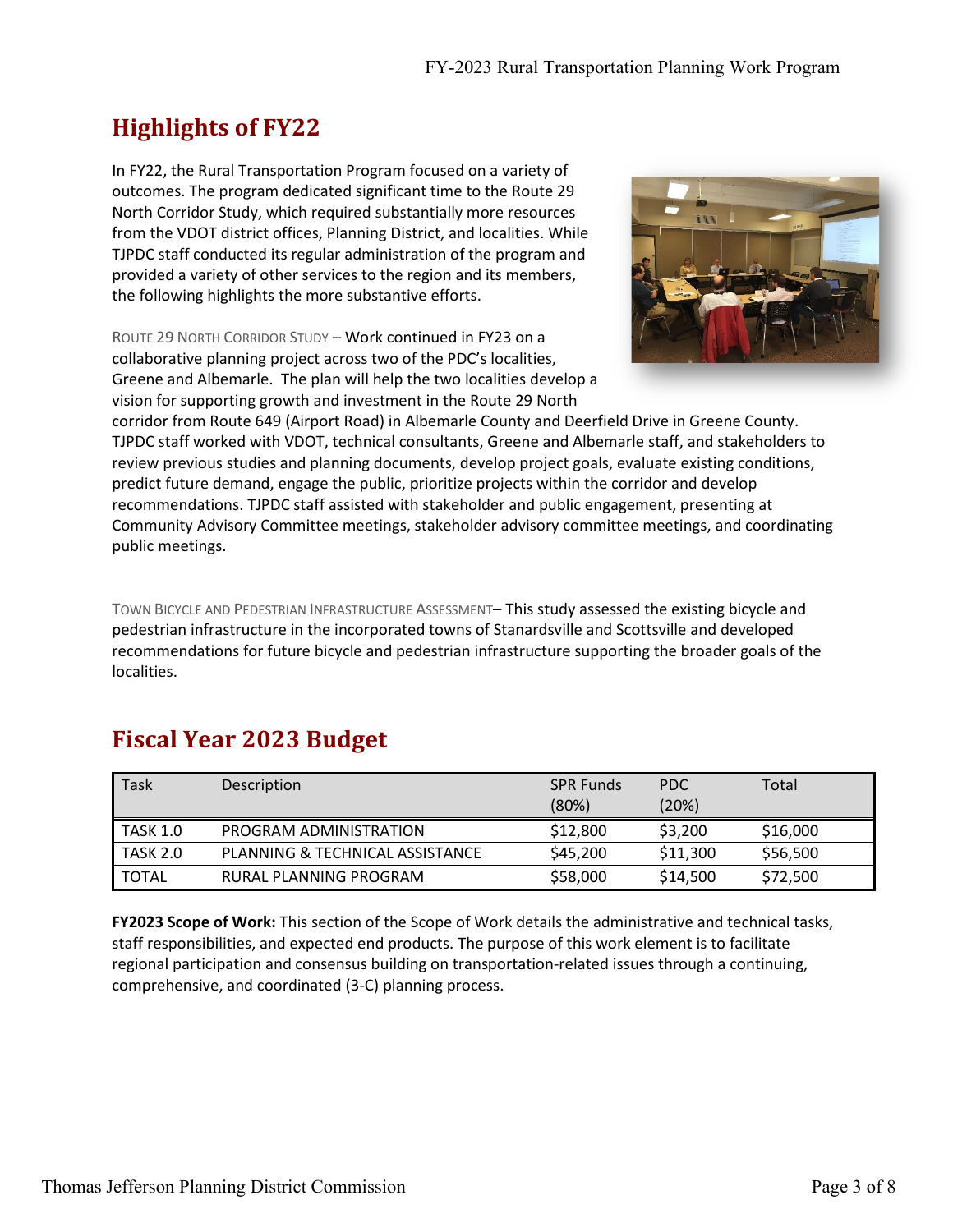### <span id="page-6-0"></span>**Fiscal Year 2023 Activities by Task**

### <span id="page-6-1"></span>FY 2023 – 1.0 Program Administration - \$16,000

The purpose of this task is to facilitate regional participation and consensus building on transportationrelated issues through a continuing, comprehensive and coordinated planning process *(the 3 C's approach)*. The PDC's Rural Transportation Advisory Committee (RTAC) is the technical committee of the Rural Transportation Program, and is composed of professional staff from local governments, the Virginia Department of Transportation (VDOT), JAUNT, and the PDC's RideShare program. The Planning District Commission functions as the policy board of the Rural Transportation Program.

### <span id="page-6-2"></span>**Task 1.1- Reporting and Compliance with Regulations - \$5,500**

#### DESCRIPTION OF ACTIVITIES:

Coordinate rural transportation planning activities (committees, community workshops, studies) and prepare quarterly progress reports and invoices. TJPDC staff will coordinate activities, develop reports to VDOT, and prepare monthly progress reports and invoices. VDOT staff will process invoices and handle reimbursements.

DELIVERABLE TASKS TO BE UNDERTAKEN:

- Submit 12 monthly reports and invoices
- Submit an annual report for FY22
- Maintain the FY23Rural Work Program
- Prepare the FY24 Rural Work Program

#### <span id="page-6-3"></span>**Task 1.2 - Staff committee meetings - \$5,500**

#### DESCRIPTION OF ACTIVITIES:

The TJPDC will staff committee meetings, by: preparing materials; writing minutes; handling public participation; updating committee websites; and, coordinating with the Charlottesville-Albemarle MPO.

DELIVERABLE TASKS TO BE UNDERTAKEN:

- Staff the Rural Technical Transportation Committee meeting 6 times per year.
- Conduct presentations to the Thomas Jefferson Planning District Commission (Rural Transportation Program Policy Board).

#### <span id="page-6-4"></span>**Task 1.3 - Share information with agencies and public - \$5,000**

#### DESCRIPTION OF ACTIVITIES:

TJPDC staff will work to share transportation-related information with state agencies, local officials, other PDCs, stakeholders, and the general public. Staff will also attend relevant training sessions that will better inform rural transportation planning efforts.

DELIVERABLE TASKS TO BE UNDERTAKEN:

- Continue to update the Rural Program website, to better share information with VDOT and stakeholders
- Participate in outreach meetings and provide/review data as requested by VDOT
- Participate with the MPOs and VDOT on setting performance measure goals
- Assist VDOT with local and regional input to annual statewide transportation improvement programs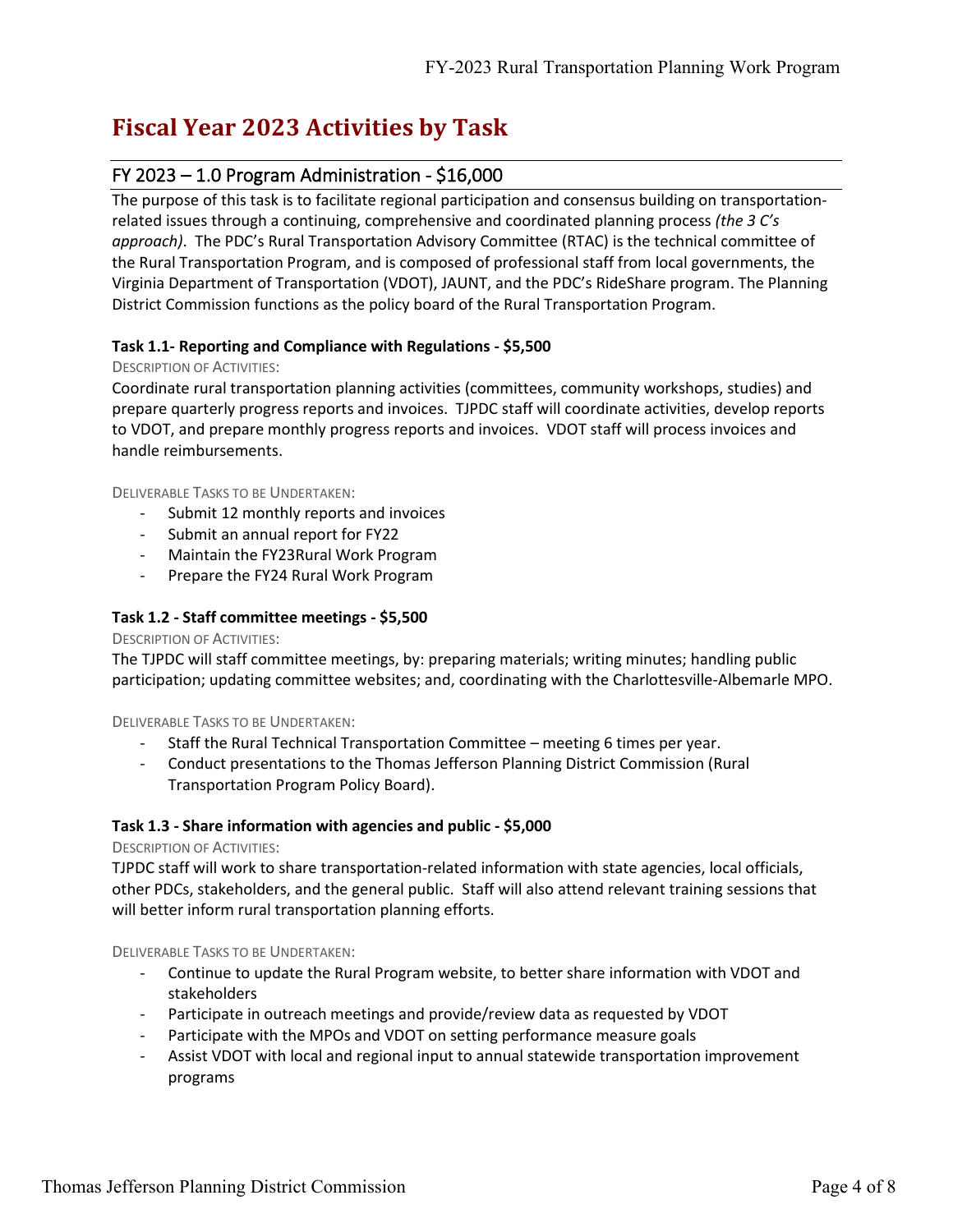- Conduct intergovernmental discussion and coordination of transportation projects and developments
- Provide informational updates in TJPDC news distribution channels (newsletters, Quarterly Reports, etc.)
- The RTAC and Commission will continue to include public comment periods in its meeting agendas
- Provide social media informational articles through TJPDC social media pages
- Attend transportation sessions at statewide conferences
- Attend trainings from state agencies
- Host VDOT work sessions at the TJPDC Water Street Center or virtually

| <b>Administration Budget</b>                          |          |
|-------------------------------------------------------|----------|
| SPR Funds (80%)                                       | \$12,800 |
| PDC Funds (20%)                                       | \$3,200  |
| Total Budgeted Expenditure for Program Administration | \$16,000 |

### <span id="page-7-0"></span>FY 2023 - 2.0 Planning & Local Technical Assistance - \$56,500

The following tasks highlight the planning and technical services that the TJPDC will provide to its member localities in Fiscal Year 2023. The TJPDC will provide general technical assistance to its member localities, as well as undertake specific endeavors on projects throughout the region to move towards the goals established in the Rural Long Range Transportation Plan.

#### <span id="page-7-1"></span>**Task 2.1 – Rural Transit Needs Assessment and Recommendations - \$30,000**

DESCRIPTION OF ACTIVITIES:

- TJPDC staff will work with Jaunt and rural jurisdiction staff to identify populations and geographic areas with transportation challenges. This project will develop a report identifying and quantifying the need for additional transportation services in rural jurisdictions. The resulting needs mapping can be a base on which Jaunt can develop service scenarios to address the identified needs for rural areas. This project will also coordinate with other planning efforts like the Regional Transit Vision Plan, Regional Transit Governance Study, Jaunt Transit Development Plan, and local jurisdictions' plans.

TASKS TO BE UNDERTAKEN:

- Work with Jaunt and county staff to develop study methodology
- Identify areas with high transit needs

#### <span id="page-7-2"></span>**Task 2.2 – Prepare transportation infrastructure grant applications - \$5,000**

DESCRIPTION OF ACTIVITIES:

The TJPDC staff supports its regional members in the identification and submission of Smart Scale and other transportation grant applications at their request.

CURRENT/PLANNED PROJECTS:

- Pursue grants related to the Regional Bicycle / Pedestrian Plan
- Assist the region's counties, towns, and villages with grant applications related to transportation improvements
- Pursue grants for implementation of RLRP projects
- Provide Assistance for Smart Scale grant applications upon request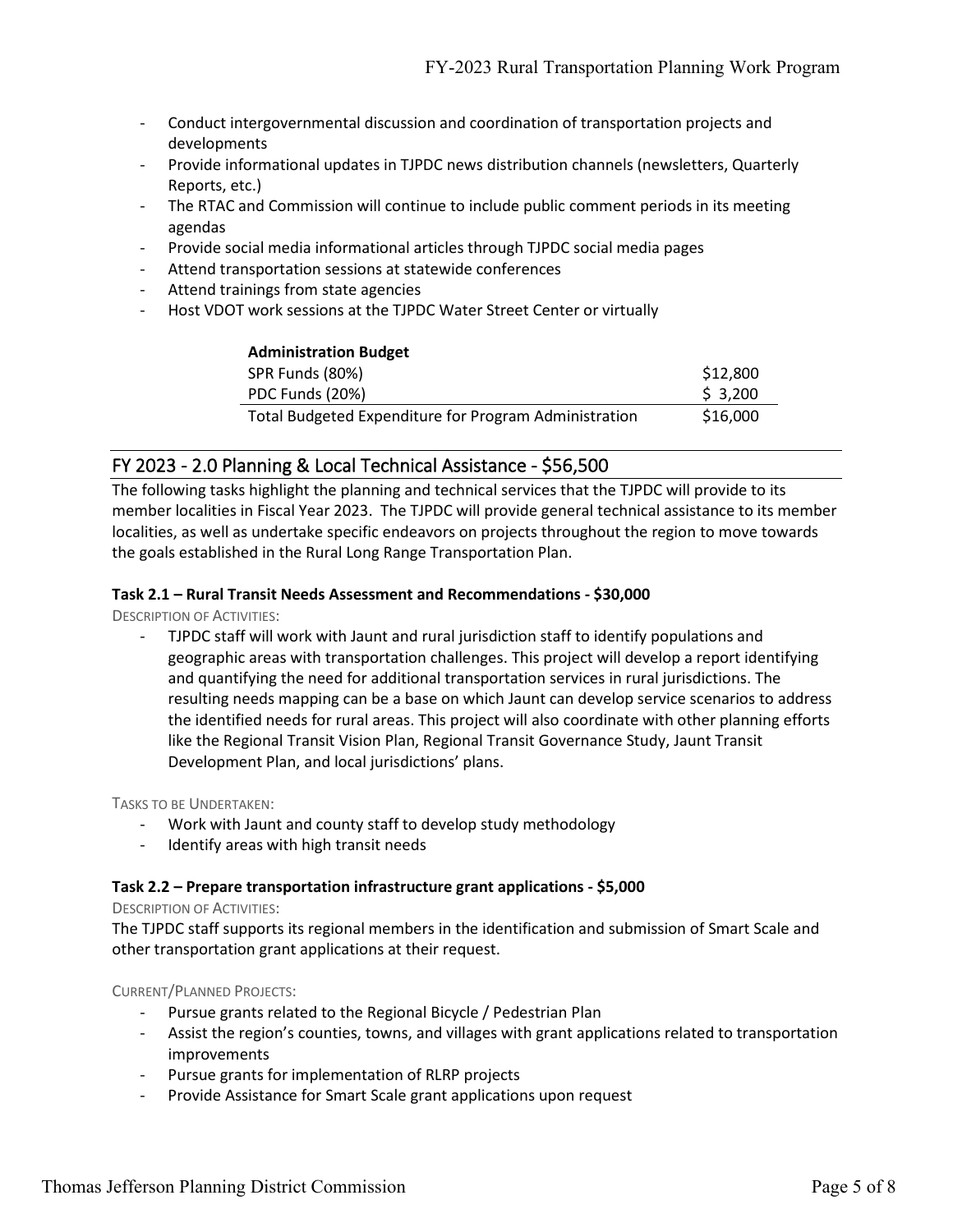#### <span id="page-8-0"></span>**Task 2.3 – Provide assistance to local and state partners as requested - \$10,000**

#### DESCRIPTION OF ACTIVITIES:

Unanticipated rural transportation planning needs and issues arise during the fiscal year and the Rural Transportation Planning Program of the Planning District should be a resource for addressing these issues.

TASKS TO BE UNDERTAKEN:

- Provide support and technical assistance with plan reviews, rural transportation and corridor studies, strategic planning efforts, bikeway plans and studies
- Develop and provide GIS information, as requested
- Support the development of local Comprehensive Plan chapters and recommendations, as requested

### <span id="page-8-1"></span>**Task 2.4 – Regional Transit Partnership, Travel Demand Management, and Bicycle and Pedestrian Activities - \$11,500**

#### DESCRIPTION OF ACTIVITIES:

There are several regional efforts to promote and support alternative transportation modes that will need to coordinate with the Rural Transportation Work Program. Including the Regional Transit Vision Plan, Governance Study, and the Jefferson Area Bike and Pedestrian Plan

The Jefferson Area Bike and Pedestrian Plan provides recommendations to increase safety for those bicycling or walking long distances in the region as well as recommendations for bicycle and pedestrian infrastructure that would benefit people living in or visiting the towns and development areas in the region. These recommendations identify areas that would benefit from additional bicycle and pedestrian infrastructure to support and compliment public health, transit, recreation, and alternative forms of transportation. A significant part of Task 2.4 will be to prioritize the recommendations in the Jefferson Area Bike and Pedestrian Plan to better direct planning resources and support funding applications.

TASKS TO BE UNDERTAKEN:

- Coordinate with the Regional Transit Partnership to ensure that rural interests are represented in regional transit planning efforts
- Support the development of studies, plans, and initiatives that will promote access to safe infrastructure for rural users
- Collaborate with Rideshare to support programming that will improve participation in the regional Travel Demand Management activities and initiatives
- Develop a methodology to prioritize the Jefferson Area Bike and Pedestrian Plan recommendations and develop a prioritized list of projects that are eligible for VDOT funding

| <b>Planning &amp; Technical Assistance Activities Budget</b> |          |
|--------------------------------------------------------------|----------|
| SPR Funds (80%)                                              | \$45,200 |
| PDC Funds (20%)                                              | \$11,300 |
| Total Budgeted Expenditure for Program Activities            | \$56,500 |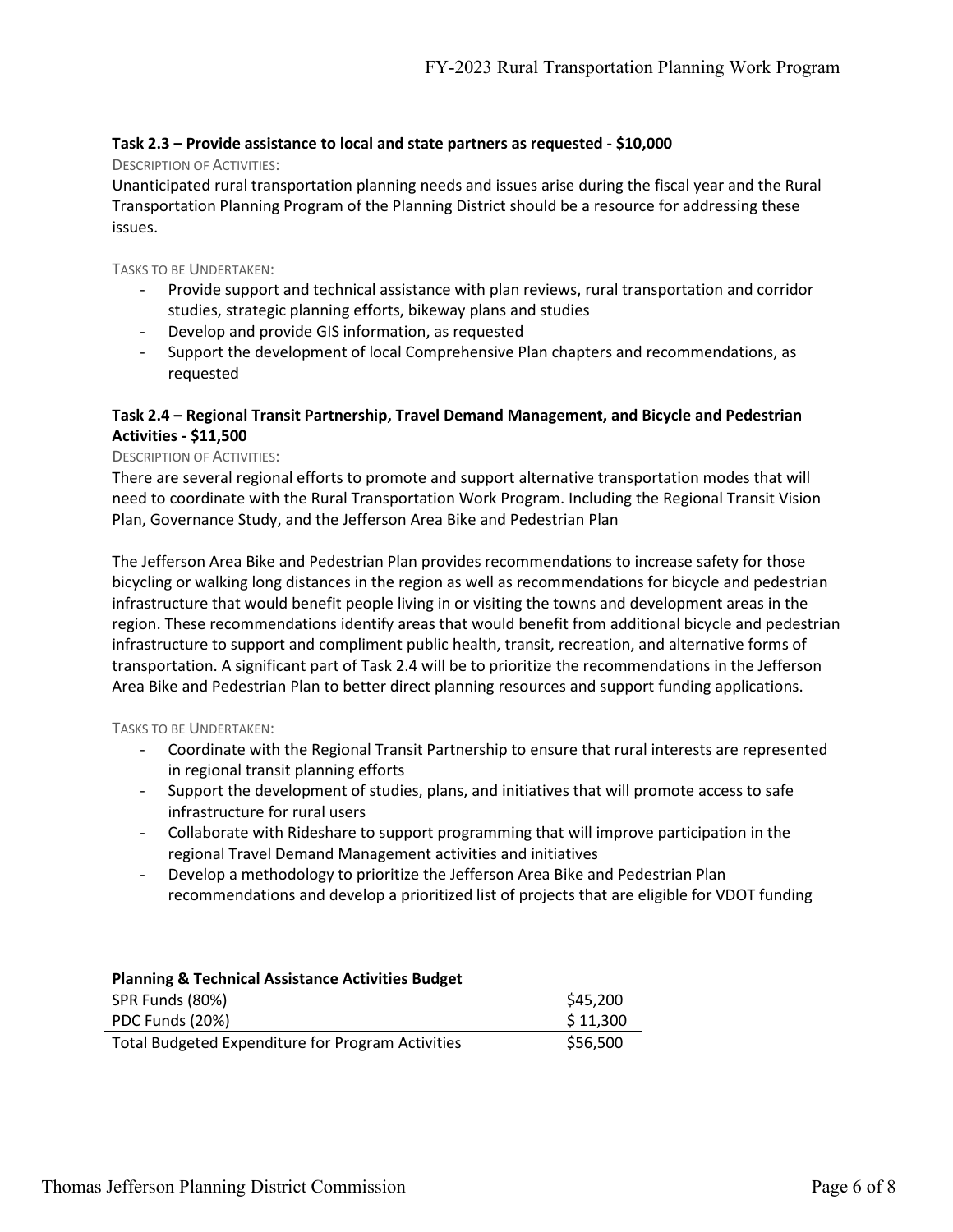# <span id="page-9-0"></span>**FY24 Anticipated Work Tasks**

To provide a longer-view of the Rural Transportation Program, staff anticipates work tasks for the next fiscal year to create better continuity between fiscal years and manage commitments to member localities.

In FY24, continued work on developing a coordinated regional strategy for Smart Scale funding application projects that prioritize projects by both need and by likelihood of funding. The TJPDC will once again assist local governments in application preparation. Staff will begin to discuss the Rural Long Range Transportation Plan 5-year update.

The Charlottesville-Albemarle MPO will conduct an analysis of the boundary after the 2020 Census to determine whether there will be adjustments. The TJPDC, IN FY24 will continue to assess the impact of any movement of current rural boundaries into the MPO area.